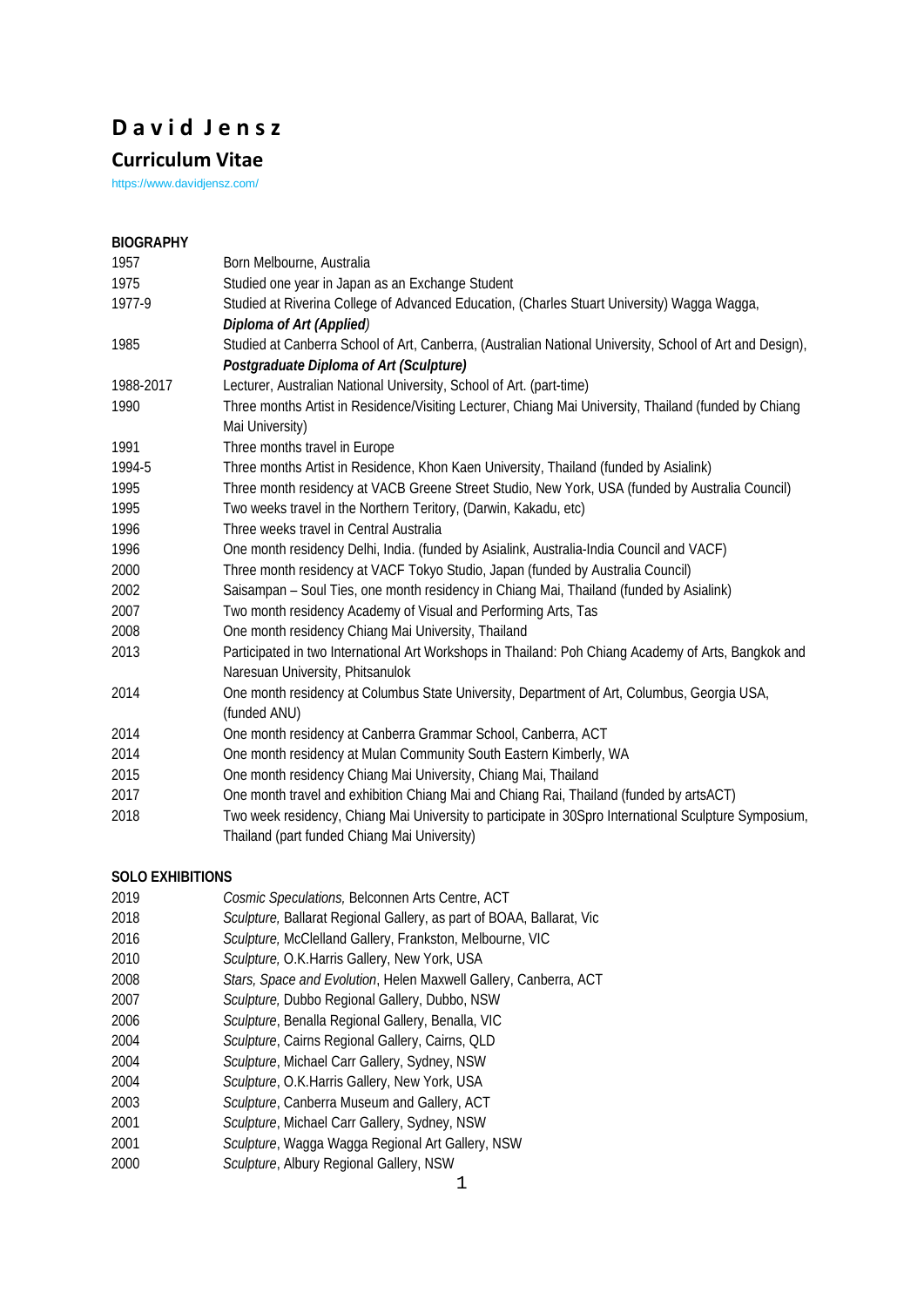- *Sculpture*, O.K.Harris Gallery, New York, USA
- *Sculpture*, Newcastle Region Gallery, Newcastle, NSW
- *Sculpture*, La Trobe Regional Art Gallery, Morwell, VIC
- *Wall Works*, O.K.Harris Gallery, New York, USA
- *Wall Works*, Anima Gallery, Adelaide, SA
- *Wall Works*, Lismore Regional Gallery, Lismore, NSW
- *Wall Works*, Australian Galleries, Sydney, NSW
- *Sculpture*, Khon Kaen Museum, Khon Kaen, Thailand
- *Sculpture*, Silpakorn University Faculty Gallery, Bangkok, Thailand
- *Sculpture*, Canberra Contemporary Art Space, Canberra, ACT
- *Sculpture*, Luba Bilu Gallery, Melbourne, VIC
- *Sculpture*, Macquarie Galleries, Sydney, VIC
- *Sculpture*, Anima Gallery, Adelaide, SA
- *Sculpture*, Canberra Contemporary Art Space, Canberra, ACT
- *Sculpture*, The Performance Space, Sydney, NSW

## **TWO PERSON EXHIBITIONS**

- *Space Between,* curator Peter Haynes, Strathnairn Arts Woolshed Gallery, ACT with W Teakel
- *Different Cloth, Common Threads*, curator Angela D'Elia, Goulburn Regional Gallery, NSW Exhibition with W Teakel
- *Fire and Life*, curator Julie Ewington, School of Art Gallery, ACT. Exhibition with N.N.Rimzon
- *Fire and Life*, Lalit Kala Academy, Delhi, India. Exhibition with N.N.Rimzon as part of the Australian Government's *New Horizons* project
- Installation, Artstop, Canberra, ACT (Collaborative work with Wendy Teakel).
- *Wendy Teakel/David Jensz, Installations*, curator Peter Haynes, Arts Council Gallery, ACT
- *Wendy Teakel/David Jensz, Installations*, Regional Art Gallery, Wagga Wagga, NSW
- *Wendy Teakel/David Jensz, Installations*, curator Peter Haynes, School of Art Gallery, ACT
- *Self Investigation 3*, Experimental Art Foundation, Adelaide, SA (performance with Wendy Teakel)
- *Self Investigation 1*, R.C.A.E Gallery, Wagga Wagga, NSW (performance with Wendy Teakel)

#### **SELECTED GROUP EXHIBITIONS**

- *Sculpture @ Shaws,* Shaws Winery Murrumbateman, NSW
- *Palmer Sculpture Biennial,* curator Greg Johns, Palmer, SA
- *Sculpture By The Sea, Bondi,* Sydney, NSW
- *Sculpture Inside,* Bondi, Sydney, NSW
- *Deakin University Contemporary Small Sculpture Award,* Deakin University Art Gallery, Vic
- *Sculpture at Scenic World,* curator Justin Morresy, Scenic World, Katoomba, NSW
- *30SPro Chiang Mai International Sculpture Symposium 2018,* curator Thattchai Hongpaeng, Chiang Mai Art Centre, Thailand
- *Paper Works,* curator Rossalin Garst, 9 Art Gallery, Chiang Rai, Thailand
- *Paper Works,* curator Rossalin Garst, Bann Tuek Art Center, Chiang Mai, Thailand
- *Contour 556,* curator Neil Hobbs, Bowen Park on foreshore Lake Burley Griffin, ACT
- *Art+Climate=Change,* curator Mandy Martin, Australian Galleries, Melbourne, VIC
- *Chat 2: Exchange,* curator Professor Rossalin Garst,Chiang Mai University Art Museum, Chiang Mai, Thailand
- *Chat:CMU Faculty of Fine Art/ANU School of Art,* ANU School of Art Gallery, ACT
- *Palmer Sculpture Biennial,* curator Greg Johns, Palmer, SA
- *Small Sculpture*, Sculpture On The Edge, curator Wendy Teakel Bermagui, NSW
- Woollahra Sculpture Prize. Woollahra City Council Chambers, Sydney, NSW
- *But Mostly Air.* curator Jason Smith, ANU School of Art Gallery, Canberra, ACT.
- 9th International Art Workshop Exhibition, Poh Chiang Academy of Arts, Bangkok, Thailand
- 2013 1st International Art Workshop Exhibition, Naresuan University, Pitsanulok, Thailand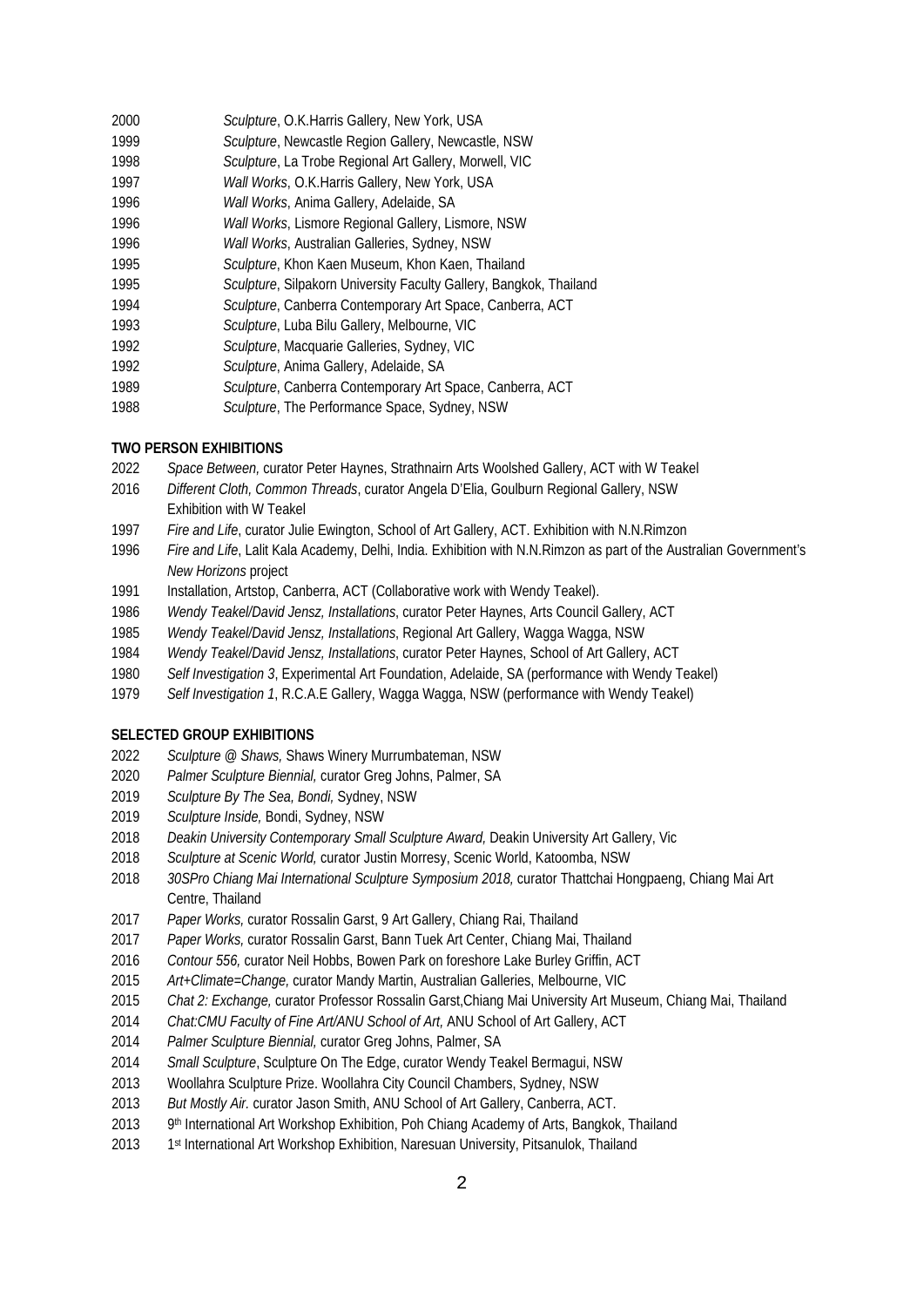- 2012 McClelland Sculpture Prize and Exhibition, McClelland Gallery, Melbourne. Vic
- *Soft Sculpture,* curator Lucina Ward, National Gallery of Australia (collected work)
- *The Dog Show,* curator Wendy Teakel, ANU School of Art Foyer Gallery, ACT
- *Retroactive,* curator Julian Laffan, Canberra Contemporary Art Space, Manuka, ACT.
- *Pop Gan Eek Krang Neung / Meeting once More* curator Professor Somporn Rodboon, Chiang Mai University Art Centre, Thailand
- *Sculpture, CMAG Collection Series*, curator Peter Haynes Canberra Museum and Gallery, ACT
- *Helen Lempriere National Sculpture Prize*, Werribee Park and Mansion, Vic
- *National Sculpture Prize and Exhibition*, National Gallery of Australia, ACT
- *The Human Touch,* Helen Maxwell Galery, ACT
- *Helen Lempriere National Sculpture Prize*, Werribee Park and Mansion, Vic
- *Spring,* Michael Carr Gallery, Sydney, NSW
- McClelland Sculpture Prize and Exhibition, McClelland Gallery, Vic
- *Insiders*, curator Michael Legrand, ANU School of the Art Gallery, ACT
- *National Sculpture Prize and Exhibition*, National Gallery of Australia, ACT
- *Saisampan – Soul Ties,* curator Professor Somporn Rodboon, Chiang Mai Art Museum, Thailand
- *National Sculpture Prize and Exhibition*, National Gallery of Australia, ACT
- *Who, What, Where, Recent Sculpture Commissions at the Australian National University,* ANU School of Art Gallery, ACT
- *Opening Exhibition,* Michael Carr Gallery, Sydney, NSW
- *We are Australian,* Victorian Arts Centre, Melbourne Vic
- *Volume and Form,* Singapore 1999. part of The Singapore Arts Festival
- Osaka Sculpture Triennial, Osaka, Japan
- *Click,* Robert Lindsay Gallery, Melbourne, Vic
- *Perceived Differently*, Drill Hall Gallery, ANU, National Sculpture Forum, ACT
- *A Brush with the Bush.* Canberra Contemporary Art Space. ACT
- *Aussemblage.* Auckland City Gallery, Auckland, New Zealand
- *Out of the Box.* Curators Angela Phelps and Peter Haynes, Nolan Gallery, Canberra. Exhibition toured regional galleries in NSW, VIC, W.A
- *Pants off, Hands on.* Canberra Contemporary Art Space, ACT
- *Contemporary Australian Sculpture*, Curator Ken Scarlett, Melbourne Contemporary Art Fair, Melbourne, Vic
- Sculpture Park, Macquarie University Grounds, Macquarie University, NSW
- *Critic's Choice*, Macquarie Galleries, Sydney NSW
- *Addressing the Chair*, Canberra Contemporary Art Space, ACT
- *Australian Perspecta*, curator Victoria Lynn, Art Gallery of N.S.W
- Graeme Sturgeon Memorial Sculpture Exhibition, Macquarie Galleries, Sydney, NSW
- *Conflict of Interests*, Canberra Contemporary Art Space, ACT
- Chiang Mai University Faculty of Fine Arts, Staff Exhibition, Exhibition Hall, Bangkok Bank Phan Pha Branch, Bangkok, Thailand
- *Canbrart*, curator Michael Desmond, Drill Hall Gallery, Australian National Gallery, ACT
- *Adelaide Biennial of Australian Art*, Art Gallery of South Australia, SA
- 1989 Installations, EMR Gallery, Sydney, NSW
- Canberra School of Art Staff Exhibition, Canberra Institute of the Arts, ACT
- *Tenth Mildura Sculpture Triennial*, Mildura Regional Gallery, Mildura, Vic
- *Sculpture for Melbourne*, curator Ken Scarlett, Gryphon Gallery, Vic
- Postgraduate Exhibition, curator Peter Haynes, Canberra School of Art Gallery, ACT
- *Australian Sculpture Now*, curator Graeme Sturgeon, 2nd Australian Sculpture Triennial, National Gallery of Victoria, Melbourne, Vic
- First Australian Sculpture Triennial, Tom McCulloch, La Trobe University, Melbourne. Vic
- ANZART, curator Ian Hamilton, Christchurch, New Zealand, *Composition of Essential Exchange.* (Performance with Wendy Teakel).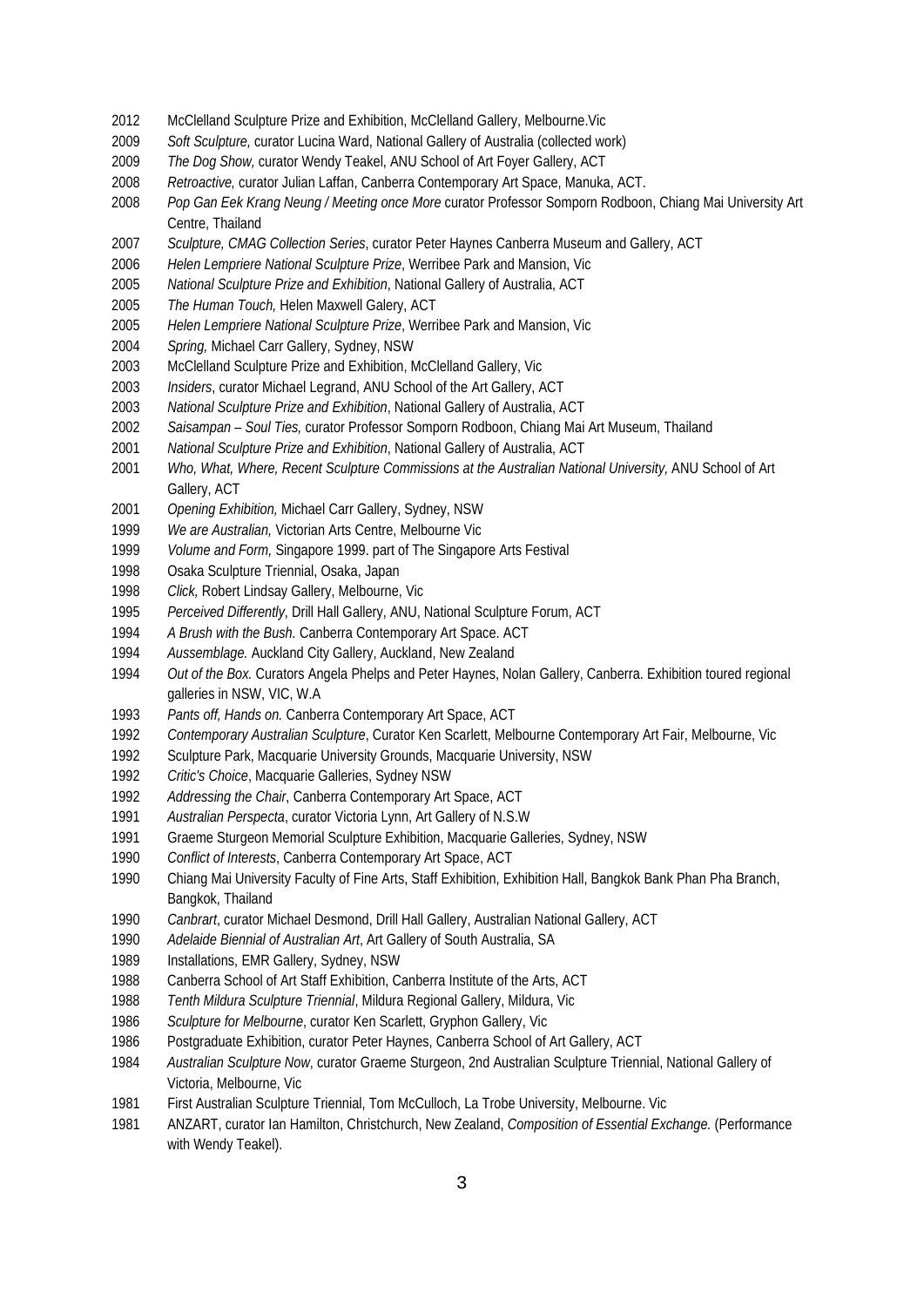- Wollongong Art Purchase Exhibition, curator Tony Bond, Wollongong Art Gallery, NSW
- ACT 2, curators Ingo Kleinart, John Reid and Barbara Campbell, Canberra School of Art and Australian National University, *Self Investigation 2*. (Performance with Wendy Teakel)

#### **AWARDS**

- Sculpture at Scenic World 2018, Blue Mountains Cultural Centre Exhibition and Highly Commended
- Project Grant (with W Teakel) to participate in exhibitions in Thailand, ACT Government Arts Fund
- OSP, the Australian National University to assist with travel to USA
- Australia Council, Visual Arts/Craft Fund Grant for exhibition in New York in 2004
- ACT Arts and Cultural Development Board Grant for exhibition in New York in 2004
- Canberra Critics' Circle Visual Arts Award
- Asialink grant for *Saisampan – Soul Ties* one month residency and exhibition Chiang Mai, Thailand
- Australia Council Visual Arts Craft Fund Tokyo Studio, Japan
- Capital Arts Patrons Organisation Grant to assist with exhibition in New York in 2000
- ACT Arts and Cultural Development Board Grant for exhibition in New York in 1997
- Australia Council, Visual Arts/Craft Fund Grant for exhibition in New York in 1997
- *Fire and Life.* one month residency in Delhi, India. (funded by: Asialink, Australia-India Council, VACF)
- Canberra Critics' Circle Visual Arts Award
- Australia Council, Visual Art/Craft Board, Greene Street Studio, New York, USA
- Asialink Scholarship for four month residency in Khon Kaen, Thailand
- ACT Arts Development Board Grant to assist with distribution of catalogue
- Capital Arts Patrons Organisation Grant to assist with the production of a catalogue
- Australia Council, Visual Arts/Craft Board Half Standard Grant to work in studio

#### **COLLECTIONS**

National Gallery of Australia, ACT: Columbus State University, Georgia, USA: Canberra Museum and Gallery, ACT: University of Technology, Sydney: Canberra Grammar School, ACT: Art Bank, Sydney: Macquarie University Sculpture Park, Sydney: Khon Kaen University. Thailand: ACT Government Public Art Collection, ACT: Australian National University Public Art Collection, ACT: Newcastle City Council Public Art Collection, NSW: Private Collections in Australia and Overseas

## **PROFESSIONAL MEMBERSHIPS**

NAVA, Viscopy, MCA, Regional Arts Victoria

#### **COMMISSIONS**

- *Dark Flower* Sculpture made using recycled plastic garden pots in the grounds of the Canberra Grammar School, funded Canberra Grammar School
- *Event Horizon* Sculpture made using clear plastic tubing and cable ties, Columbus State University, GA, USA, funded CSU
- *Culture Fragment* Woven copper sculpture installed in Woden, Canberra next to the Albemarle building. Commissioned by the ACT Government
- *Life Cycle*  Stainless steel and stone sculpture in Bunda Street, Civic, Canberra. Commissioned by the ACT **Governnment**
- *Fractal Weave* **-** Woven copper sculpture for Civic Square in Canberra, Commisioned by the Cultural Facilities Corporation for the ACT Government
- *Raised Pinnacle* 6m high public sculpture situated in front of the Sir Roland Wilson Building, Australian National University, Canberra. Commissioned by the ANU
- *Spatial Dimension* Timber mosaic work, 30m long and 5.4m high for the Art Frame in Wheeler Place, Newcastle. Commissioned by Newcastle City Council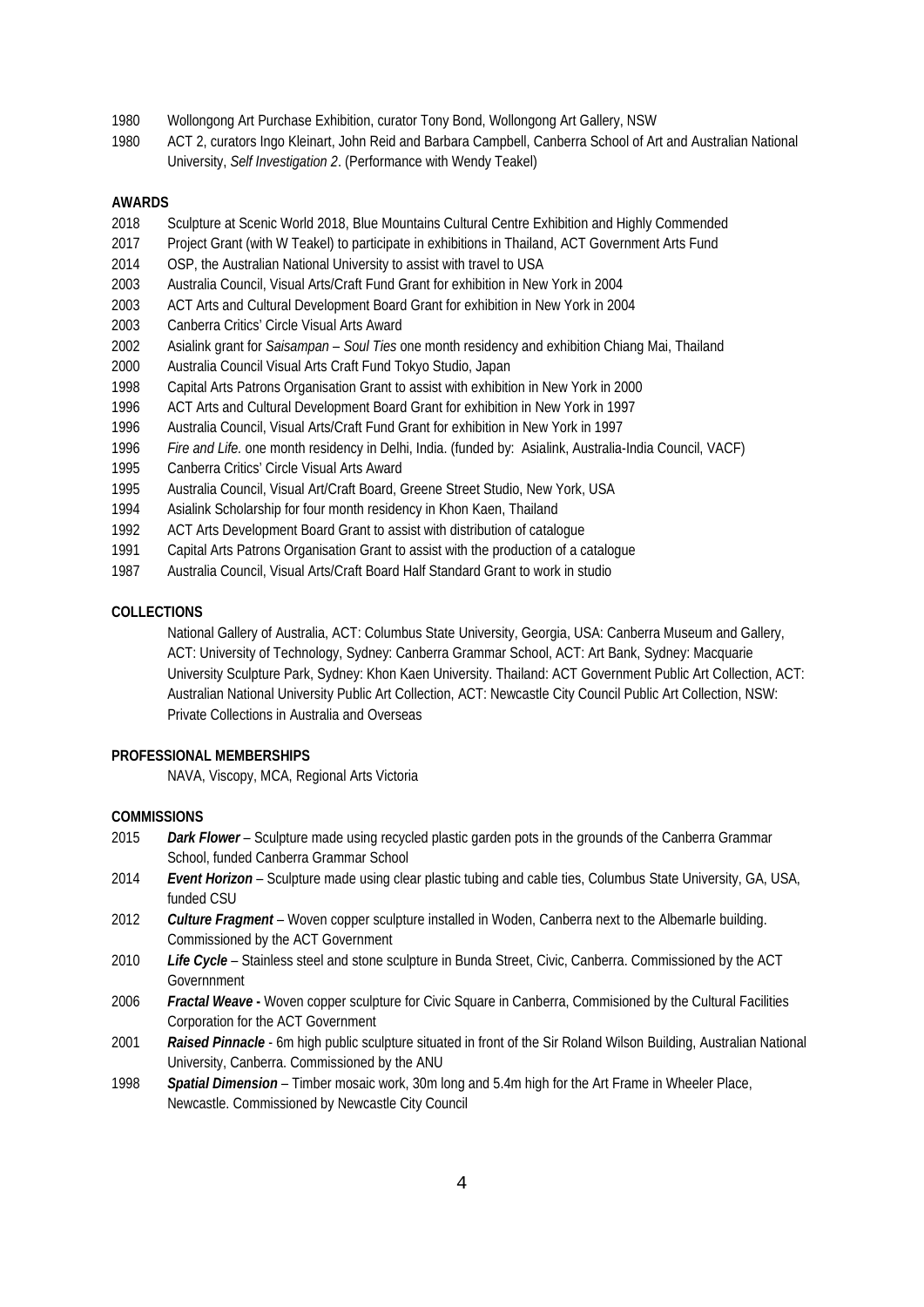#### **PROPOSALS FOR COMMISSIONS**

- Submitted proposal for Maritime Knots for the Newcastle foreshore, NSW
- Submitted proposal (short-listed, one of four) for Eastern Valley Way, Belconnen, ArtsACT
- Submitted proposal (short-listed, one of four) for Adelaide Airport Terminal, Adelaide Airport Authority
- Submitted proposal (short-listed, one of four) for Rialto Square, Manly City Council
- Submitted proposal (short-listed, one of four) for City Walk, artsACT, Canberra
- Submitted proposal (short-listed, one of five) marquette and drawings, for Port Waratah Coal Services LTD, gift of a public sculpture to the City of Newcastle. Project cancelled with directorial change
- Short-listed and submitted proposal for sculpture in Atrium of Magistrates Court, Canberra.(with Wendy Teakel)
- Submitted proposal (short-listed, one of three) marquette and drawings, for a sculpture for the foyer of 1 Collins Street, Melbourne
- Submitted proposal (short-listed, one of three) marquette and drawings, to the Adelaide Station and Redevelopment Project
- Submitted proposal (short-listed, one of six) marquette and drawings, to the ACTEW Floriade Sculpture Commission
- Submitted proposal (maquette and drawings) to the Wollongong City Council for Metal Industry Sculpture Commission

## **CONSULTANCIES**

- Representative artist on selection panel for public art work for Hobart Place Redevelopment
- Representative artist on preliminary design team (headed by DSB Landscape Architects) for Hobart Place Redevelopment
- Member of the ACT Public Art Consultative Committee. Representative artist on selection panels for some public art commissions in Canberra

#### **PUBLICATIONS**

- Peter Haynes, Exhibition Brochure, *Space Between,* Strathnairn Arts Woolshed Gallery
- Exhibition Catalogue, *Sculpture By The Sea –twenty third annual exhibition bondi 2019*
- Exhibition Catalogue, (Catalogue Introduction, David Jensz),*30SPro Chiang Mai International Sculpture Symposium 2018,* Chiang Mai University Arts Centre
- Exhibition brochure, *Sculpture at Scenic World 2018*, Scenic World, Blue Mountains
- Exhibition Catalogue, *Paper Works*, Bann Tuek Art Center, Chiang Mai
- Chaitanya Sambrani, *Chat CMU Faculty of Fine Art & ANU School of Art,* Exhibition Catalogue, ANU School of Art Gallery, ACT
- Peter Haynes, *David Jensz, Sculpture,* Exhibition Catalogue, O.K.Harris Gallery, New York, USA
- Kim Mahood, "David Jensz Sculpture" Exhibition Catalogue, Dubbo Regional Gallery
- Pratricia Malarcher, "Material as Muse" *Surface Design,* (the journal of The Surface Design Association, USA) Summer
- Kim Mahood, "Extended Possibilities" *World Sculpture News,* Vol 10, Number 1, Winter
- Kim Mahood, "The Sculpture of David Jensz" *Art Monthly,* Septermber, Number 163
- Peter Haynes, *David Jensz, Sculpture,* Exhibition Catalogue, Canberra Museum and Gallery.
- Somporn Rodboon, *Saisampan – Soul Ties, Australian and Thai Artists in Collaboration.* Exhibition Catalogue, Chiang Mai University Art Museum, Thailand
- Michael Desmond, *David Jensz, Sculpture*. Exhibition Catalogue. O.K.Harris Gallery, New York, USA
- Courtney Kidd, "Fire and Life. Kindling Cultural Exchange."artical in *Art and Asia Pacific*. Issue 18
- Julie Ewington, "The Language of Forms", Exhibition Catalogue (part 2), *Fire and Life.*
- Peter Haynes, Wendy Teakel. *David Jensz, Wallworks.* Exhibition Catalogue O.K.Harris Gallery, New York, USA
- Michael Denholm. "A Changing Scene Australian Art Since the 1960s", *Antipodes*, June
- Michael Desmond. Catalogue, *Perceived Differently*. Drill Hall Gallery, Canberra
- Wendy Teakel. "A Sculptured Philosophy", Exhibition Catalogue, *Sculpture*. CCAS